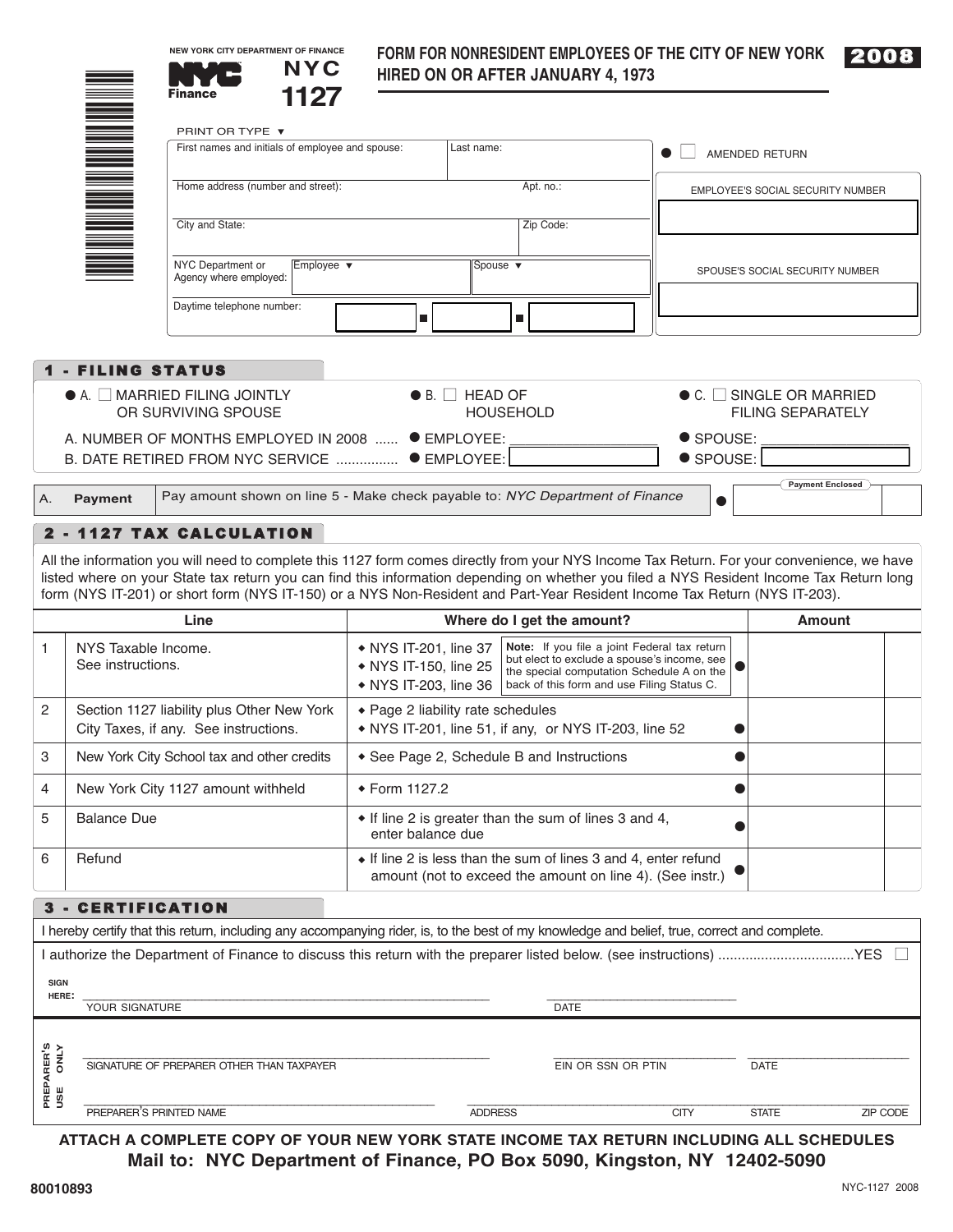| Schedule for Married Filing Jointly for State Purposes and Separately for 1127 Purposes (Spouse is not a NYC mayoral agency employee)<br><b>SCHEDULE A</b> |                                                                                                                                                                                                                     |                                                                                                                                                                                                                                                                                                                                                                                                                                                                                                    |  |  |  |  |  |
|------------------------------------------------------------------------------------------------------------------------------------------------------------|---------------------------------------------------------------------------------------------------------------------------------------------------------------------------------------------------------------------|----------------------------------------------------------------------------------------------------------------------------------------------------------------------------------------------------------------------------------------------------------------------------------------------------------------------------------------------------------------------------------------------------------------------------------------------------------------------------------------------------|--|--|--|--|--|
|                                                                                                                                                            | Amount                                                                                                                                                                                                              |                                                                                                                                                                                                                                                                                                                                                                                                                                                                                                    |  |  |  |  |  |
|                                                                                                                                                            | NYS Adjusted Gross Income                                                                                                                                                                                           | • NYS IT-201, line 33; NYS IT-150, line 21; NYS IT-203, line 32.                                                                                                                                                                                                                                                                                                                                                                                                                                   |  |  |  |  |  |
| 2                                                                                                                                                          | Non NYC Employee Income                                                                                                                                                                                             | Enter all income, additions and subtractions attributable to the non NYC employee                                                                                                                                                                                                                                                                                                                                                                                                                  |  |  |  |  |  |
| 3                                                                                                                                                          | Net NYS Gross Income                                                                                                                                                                                                | $\bullet$ Line 1 less Line 2                                                                                                                                                                                                                                                                                                                                                                                                                                                                       |  |  |  |  |  |
| $\overline{4}$                                                                                                                                             | Compute limitation percentage                                                                                                                                                                                       | Part-year employees must prorate<br>Line 3: $\frac{1}{2}$ $\frac{1}{2}$ $\frac{1}{2}$ $\frac{1}{2}$ $\frac{1}{2}$ $\frac{1}{2}$ $\frac{1}{2}$ $\frac{1}{2}$ $\frac{1}{2}$ $\frac{1}{2}$ $\frac{1}{2}$ $\frac{1}{2}$ $\frac{1}{2}$ $\frac{1}{2}$ $\frac{1}{2}$ $\frac{1}{2}$ $\frac{1}{2}$ $\frac{1}{2}$ $\frac{1}{2}$ $\frac{1}{2}$ $\frac{1}{2}$ $\frac$<br>standard deduction and dependent<br>$\frac{1}{2}$<br>exemption amounts based on num-<br>Line 1: $$$<br>ber of months employed by NYC. |  |  |  |  |  |
| 5                                                                                                                                                          | Check only one box:                                                                                                                                                                                                 | Standard Deduction: \$7,500.<br><b>OR</b><br>$\Box$ Itemized deduction - \$<br>% from line 4<br>amount from IT 201, line 34<br>(See instructions)<br>amount from IT 203. line 33                                                                                                                                                                                                                                                                                                                   |  |  |  |  |  |
| 6                                                                                                                                                          | New York Dependent Exemption from<br>NYS return. No exemption is allowed<br>for employee or spouse. (If married<br>filing separately for Section 1127<br>purposes, apply the limitation<br>percentage from line 4). |                                                                                                                                                                                                                                                                                                                                                                                                                                                                                                    |  |  |  |  |  |
| 7.                                                                                                                                                         | <b>Total Deductions and Exemptions</b>                                                                                                                                                                              | $\bullet$ Line 5 + line 6                                                                                                                                                                                                                                                                                                                                                                                                                                                                          |  |  |  |  |  |
| 8.                                                                                                                                                         | <b>Allocated New York State</b><br>Taxable Income                                                                                                                                                                   | • Line 3 less line 7. Enter on Page 1, line 1.                                                                                                                                                                                                                                                                                                                                                                                                                                                     |  |  |  |  |  |

|    | Nonrefundable credits<br><b>SCHEDULE B</b> |                                                                                                |        |  |  |  |  |
|----|--------------------------------------------|------------------------------------------------------------------------------------------------|--------|--|--|--|--|
|    | Line                                       | Where do I get the amount?                                                                     | Amount |  |  |  |  |
| a. | New York City School Tax Credit            | $\triangle$ See Instructions                                                                   |        |  |  |  |  |
| b. | <b>UBT Paid Credit</b>                     | $\triangle$ See Instructions                                                                   |        |  |  |  |  |
| C. | NYC household credit                       | • from IT-201 Instructions NYC table 4, 5 or 6 or IT-150 Instructions,<br>NYC Table 4, 5 or 6. |        |  |  |  |  |
| d. | NYC Claim of Right Credit                  | $\bullet$ from Form IT-201-ATT, line 16 or IT-203-ATT, line 15 (attach Form IT-257)            |        |  |  |  |  |
| e. | New York City Earned Income Credit         | $\triangleleft$ (attach IT-215)                                                                |        |  |  |  |  |
| f. | Other NYC taxes                            | $\triangle$ See Instructions                                                                   |        |  |  |  |  |
| g. | NYC Child and Dependent Care Credit        | ♦ See Instructions (attach IT-216)                                                             |        |  |  |  |  |
| h. | Total of lines a - q                       | $\bullet$ enter on page 1, line 3                                                              |        |  |  |  |  |



|                          | Schedule A - Married filing jointly or surviving spouse                           |                                                     |             |         |      |        |                      |    |          |          |
|--------------------------|-----------------------------------------------------------------------------------|-----------------------------------------------------|-------------|---------|------|--------|----------------------|----|----------|----------|
| <b>SCHEDULE</b>          | <b>OVER</b>                                                                       | If Form NYC-1127, line 1 is:<br><b>BUT NOT OVER</b> | THE TAX IS: |         |      |        |                      |    |          |          |
|                          | \$<br>0                                                                           | \$21,600                                            |             |         |      | 2.907% | of Form 1127, line 1 | \$ |          | $\Omega$ |
|                          | \$21,600                                                                          | \$45,000                                            | \$          | 628     | plus | 3.534% | of the excess over   |    | \$21,600 |          |
|                          | \$45,000                                                                          | \$90,000                                            |             | \$1,455 | plus | 3.591% | of the excess over   |    | \$45,000 |          |
| <b>RATE</b>              | \$90,000                                                                          |                                                     |             | \$3,071 | plus | 3.648% | of the excess over   |    | \$90,000 |          |
| ➤                        |                                                                                   | Schedule B - Head of household                      |             |         |      |        |                      |    |          |          |
| LIABILIT                 | If Form NYC-1127, line 1 is:<br><b>OVER</b><br><b>BUT NOT OVER</b>                |                                                     |             |         |      |        | THE TAX IS:          |    |          |          |
|                          | \$<br>$\Omega$                                                                    | \$14,400                                            |             |         |      | 2.907% | of Form 1127, line 1 | \$ |          | 0        |
|                          | \$14,400                                                                          | \$30,000                                            | \$          | 419     | plus | 3.534% | of the excess over   |    | \$14,400 |          |
| 127                      | \$30,000                                                                          | \$60,000                                            | \$          | 970     | plus | 3.591% | of the excess over   |    | \$30,000 |          |
| $\overline{\phantom{0}}$ | \$60,000                                                                          |                                                     |             | \$2,047 | plus | 3.648% | of the excess over   |    | \$60,000 |          |
| <b>CITY</b>              | Schedule C - Single or married filing separately                                  |                                                     |             |         |      |        |                      |    |          |          |
|                          | If Form NYC-1127, line 1 is:<br><b>OVER</b><br><b>BUT NOT OVER</b><br>THE TAX IS: |                                                     |             |         |      |        |                      |    |          |          |
| <b>YORK</b>              | \$<br>0                                                                           | \$12,000                                            |             |         |      | 2.907% | of Form 1127, line 1 | \$ |          | 0        |
|                          | \$12,000                                                                          | \$25,000                                            | \$          | 349     | plus | 3.534% | of the excess over   |    | \$12,000 |          |
| NEW                      | \$25,000                                                                          | \$50,000                                            | \$          | 808     | plus | 3.591% | of the excess over   |    | \$25,000 |          |
|                          | \$50,000                                                                          |                                                     |             | \$1,706 | plus | 3.648% | of the excess over   |    | \$50,000 |          |
|                          |                                                                                   |                                                     |             |         |      |        |                      |    |          |          |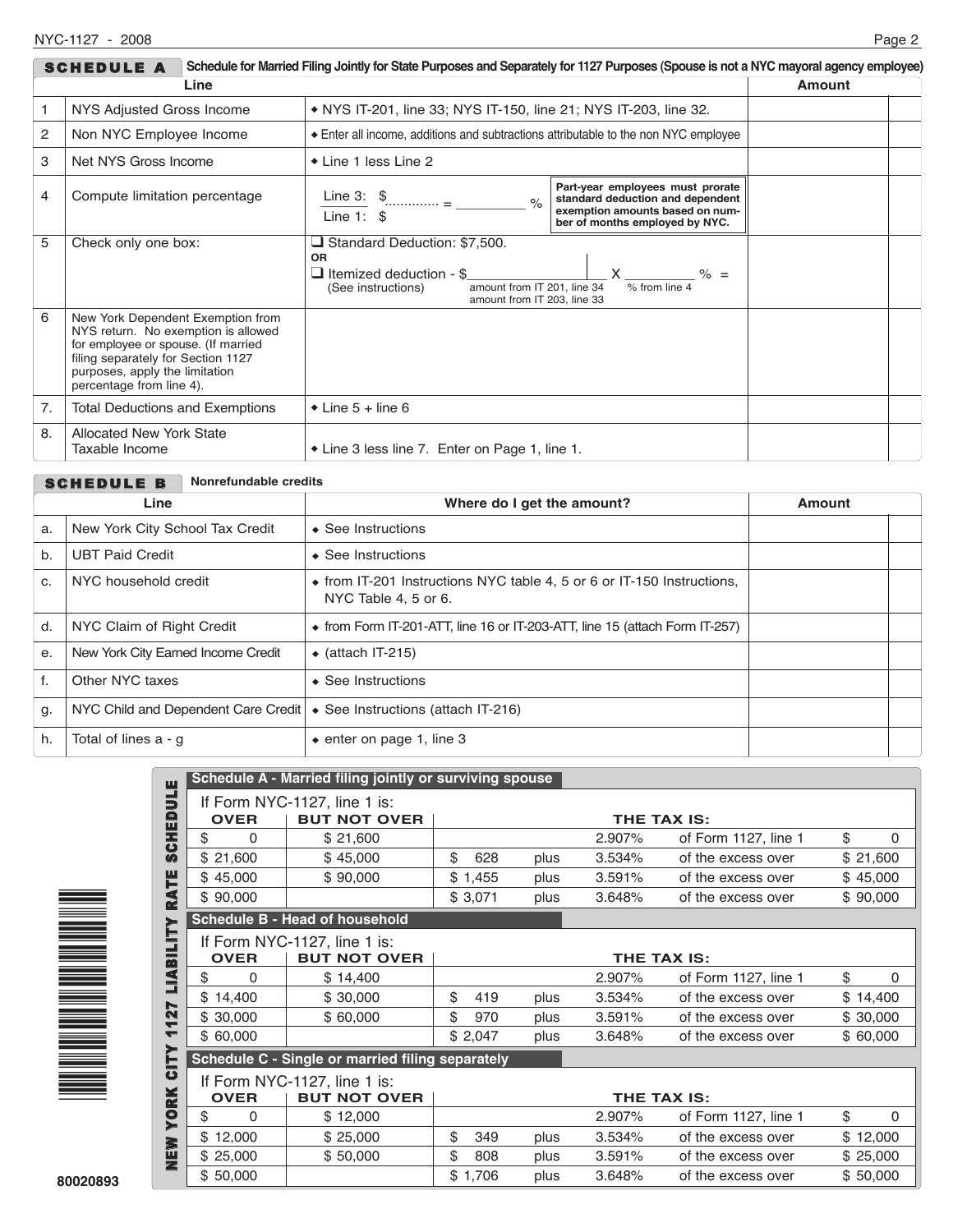# **Instructions for Form NYC-1127**

## Form for Nonresident Employees of the City of New York hired on or after January 4, 1973

#### **GENERAL INFORMATION**

## **WHO MUST FILE**

If you became an employee of the City of New York on or after January 4, 1973, and if, while so employed, you were a nonresident of the City during any part of 2008, you are subject to Section 1127 of the New York City Charter and must file Form NYC-1127.

If you are subject to that law, you are required to pay to the City an amount by which a City personal income tax on residents, computed and determined as if you were a resident of the City, exceeds the amount of any City tax liability computed and reported by you on the City portion of your 2008 New York State tax return.

**NOTE**: The payment required by Section 1127 of the New York City Charter is not a payment of any City tax, but is a payment made to the City as a condition of employment. If you are subject to the filing requirements of the City Resident Income Tax during any part of 2008, you must file tax returns with the New York State Department of Taxation and Finance in the manner and at the time provided in the instructions for the State tax forms, regardless of any obligation you may have under Section 1127 of the Charter.

## **WHEN AND WHERE TO FILE**

Your completed Form NYC-1127 with attachments must be filed with:

#### **NYC Department of Finance P. O. Box 5090 Kingston, NY 12402-5090**

on or before May 15, 2009.

If you have been granted an extension of time to file either your federal income tax return or your New York State tax return, Form NYC-1127 must be filed within 15 days after such extended due date. In this case, you must submit to the Section 1127 Unit, no later than May 15, 2009, a copy of the letter or other document evidencing the granting of the extension.

If you file a State tax return or amended return and the information reported on your original Form NYC-1127 is changed or corrected as a result of the later filing of the State tax return or amended return, you must file an amended Form NYC-1127 with the New York City Department of Finance, Section 1127 Unit.

## **CHANGE OF RESIDENCE**

If you were a resident of the City of New York during part of 2008 and a nonresident subject to the provisions of Section 1127 of the New York City Charter during all or part of the remainder of 2008, you must file a Form NYC-1127 for all of the year except any part when you were a nonresident not employed by the City.

## **IT-150 NEW YORK SHORT FORM FILERS**

The City of New York will figure your liability under Section 1127 and send you a refund or a bill for any additional liability you owe. Complete sections 1 and 3 on page 1 of Form NYC-1127 and follow the mailing instructions on page 1. *(Attach Form IT-150.)*

You will be sent a statement showing how your liability was figured. If you have additional liability you must pay it before May 15, 2009, or within ten days of the date of your bill, whichever is later.

## **PARTIAL-YEAR EMPLOYEES**

If you were a New York City employee for only part of 2008, you must report that portion of your federal items of income and deduction which is attributable to your period of employment by the City of New York.

## **MARRIED EMPLOYEES**

A married employee whose spouse is *not* a New York City resident or an employee of the City should refer to instructions on page 1 of the return.

If you and your spouse are both employees of the City of New York subject to Section 1127 of the New York City Charter

- and you and your spouse file separate New York State returns, you and your spouse must file separate Forms NYC-1127.
- and you and your spouse file a joint New York State return and were *both* subject to Section 1127 *for the same period of time,* you and your spouse must file a joint Form NYC- 1127.

**Preparer Authorization:** If you want to allow the Department of Finance to discuss your return with the paid preparer who signed it, you must check the "yes" box in the signature area of the return. This authorization applies only to the individual whose signature appears in the "Preparer's Use Only" section of your return. It does not apply to the firm, if any, shown in that section. By checking the "Yes" box, you are authorizing the Department of Finance to call the preparer to answer any questions that may arise during the processing of your return. Also, you are authorizing the preparer to:

- Give the Department any information missing from your return,
- Call the Department for information about the processing of your return or the status of your refund or payment(s), and

Respond to certain **notices that you have shared with the preparer** about math errors, offsets, and return preparation. The notices **will not** be sent to the preparer.

**You are not authorizing** the preparer to receive any refund check, bind you to anything (including any additional liability), or otherwise represent you before the Department. The authorization cannot be revoked, however, the authorization will automatically expire no later than the due date (without regard to any extensions) for filing next year's return. **Failure to check the box will be deemed a denial of authority.**

## **SPECIFIC INSTRUCTIONS**

In order to complete lines 1 through 6 of Form NYC-1127, it will be necessary for you to refer to the instructions for filing Form IT-150 (Resident Income Tax Return Short Form), Form IT-201 (Resident Income Tax Form - State of New York) or Form IT-203 (Nonresident and Part--Year Resident Income Tax Form - State of New York). Booklets IT-150/201-I or IT-203-I, issued by the New York State Department of Taxation and Finance, can be obtained from any District Tax Office of the New York State Income Tax Bureau.

## **LINE 1 - NEW YORK STATE TAXABLE INCOME**

If you file NYS Form IT-201, enter the amount on line 37. If you file NYS Form IT-150, enter the amount on line 25. If you file NYS Form IT-203, enter the amount on line 36. If the amount withheld pursuant to Section 1127 was included in itemized deductions when calculating your New York State Personal Income Tax liability, you must add back that amount to the amount from line 37 of NYS IT-201, line 25 of NYS IT-150 or line 36 of NYS IT-203, as applicable, on this line.

**NOTE**: If you file a joint Federal tax return but elect to exclude a spouse's income, see the special computation Schedule A on the back of this form and use Filing Status C.

#### **LINE 2 - LIABILITY AMOUNT**

Employees who are married and include spouse's income in Form NYC-1127, use Liability Schedule A on page 2 to compute the liability amount.

Married employees who choose not to include their spouse's income on Form NYC-1127, use Liability Schedule C to compute the liability amount.

Finance